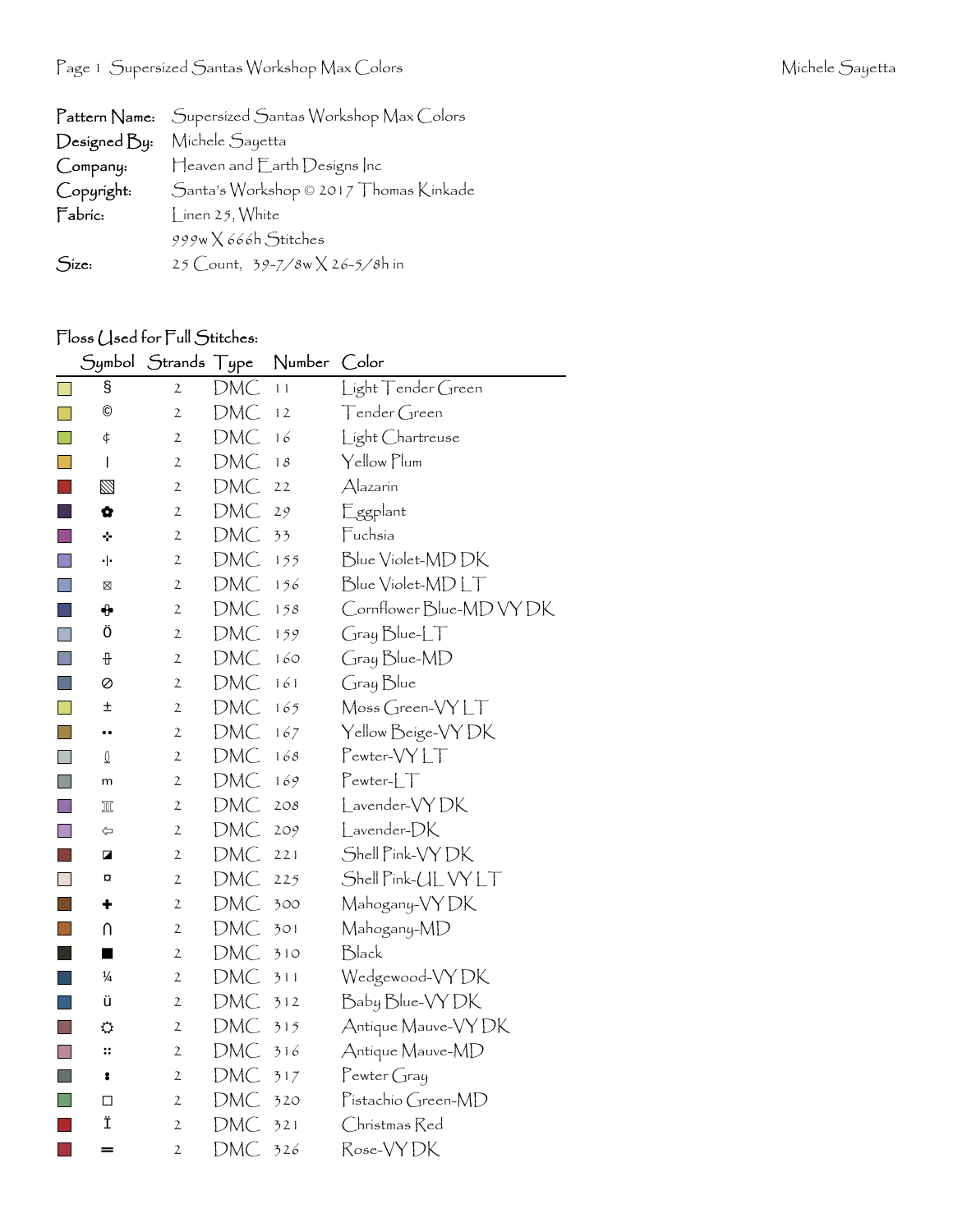|                              | Symbol $\,$ Strands $\,$ Type |            | Number Color |                                        |
|------------------------------|-------------------------------|------------|--------------|----------------------------------------|
| ጠ                            | $\mathbf{2}$                  | DMC        | 327          | Lavender-VYDK                          |
| ∢                            | $\mathbf{2}$                  | DMC        | 333          | Blue Violet-VY DK                      |
| II                           | $\mathbf{2}$                  | DMC        | 334          | Baby Blue-MD                           |
|                              | $\mathbf{2}$                  | DMC        | 336          | Navy Blue                              |
| z                            | $\mathbf{2}$                  | DMC        | 347          | Salmon-VY DK                           |
| ◤                            | $\mathbf{2}$                  | DMC        | 349          | Coral-DK                               |
| ◈                            | $\mathbf{2}$                  | DMC        | 350          | Coral-MD                               |
| $\checkmark$                 | $\mathbf{2}$                  | DMC        | 351          | Coral                                  |
| ⟩                            | $\mathbf{2}$                  | DMC        | 355          | $T$ erra $\bigcirc$ otta- $\bigcirc$ K |
| ♦                            | $\mathbf{2}$                  | DMC        | 356          | Terra Cotta-MD                         |
| $\left\langle \right\rangle$ | $\mathbf{2}$                  | DMC        | 368          | Pistachio Green-LT                     |
| #                            | $\mathbf{2}$                  | DMC        | 371          | Mustard                                |
| e                            | 2                             | DMC        | 372          | Mustard-LT                             |
| ï                            | $\mathbf{2}$                  | DMC        | 400          | Mahogany-DK                            |
| $\Box$                       | 2                             | DMC        | 402          | Mahogany-VYLT                          |
| Д                            | $\mathbf{2}$                  | DMC        | 407          | Desert Sand-DK                         |
| ◆◆                           | $\mathbf{2}$                  | DMC        | 413          | Pewter Gray-DK                         |
| н                            | $\mathbf{2}$                  | DMC        | 414          | Steel Gray-DK                          |
| #                            | $\mathbf{2}$                  | DMC        | 420          | Hazelnut Brown-DK                      |
| t                            | $\mathbf{2}$                  | DMC        | 433          | Brown-MD                               |
| ▣                            | $\mathbf{2}$                  | DMC        | 434          | $Brown$ - $LT$                         |
| ♦                            | $\mathbf{2}$                  | DMC        | 435          | Brown-VYLT                             |
| t                            | $\mathbf{2}$                  | DMC        | 436          | Tan                                    |
| μ                            | $\mathbf{2}$                  | DMC        | 445          | $L$ emon- $LT$                         |
| ∴.                           | $\mathbf{2}$                  | DMC        | 469          | Avocado Green                          |
| $\mathsf{S}$                 | $\mathbf{2}$                  | DMC        | 470          | Avocado Green-LT                       |
| ♦                            | $\mathbf{2}$                  | DMC        | 471          | Avocado Green-VYLT                     |
| ▲                            | $\mathbf{z}$                  | <b>DMC</b> | 498          | Christmas Red-DK                       |
| $\bullet$                    | $\mathbf{2}$                  | DMC        | 500          | Blue Green-VYDK                        |
| L                            | 2                             | DMC        | 501          | Blue Green-DK                          |
| 9                            | $\mathbf{2}$                  | DMC        | 518          | Wedgewood-LT                           |
| ⇩                            | 2                             | DMC        | 519          | Sky Blue                               |
| ¾                            | $\mathbf{2}$                  | DMC        | 520          | Fern Green-DK                          |
| a                            | 2                             | DMC        | 524          | Fern Green-VYLT                        |
| 圏                            | $\mathbf{2}$                  | DMC        | 535          | Ash Gray-VY LT                         |
| ◢                            | 2                             | DMC        | 550          | Violet-VY DK                           |
| ¢                            | 2                             | DMC        | 552          | Violet-MD                              |
| ⋋                            | $\mathbf{2}$                  | DMC        | 553          | Violet                                 |
| 8                            | $\overline{2}$                | DMC        | 554          | $Violet-LT$                            |
| ¥                            | 2                             | DMC        | 580          | Moss Green-DK                          |
| 9                            | 2                             | DMC        | 597          | Turquoise                              |
| ⇧                            | $\overline{2}$                | DMC        | 598          | Turquoise-LT                           |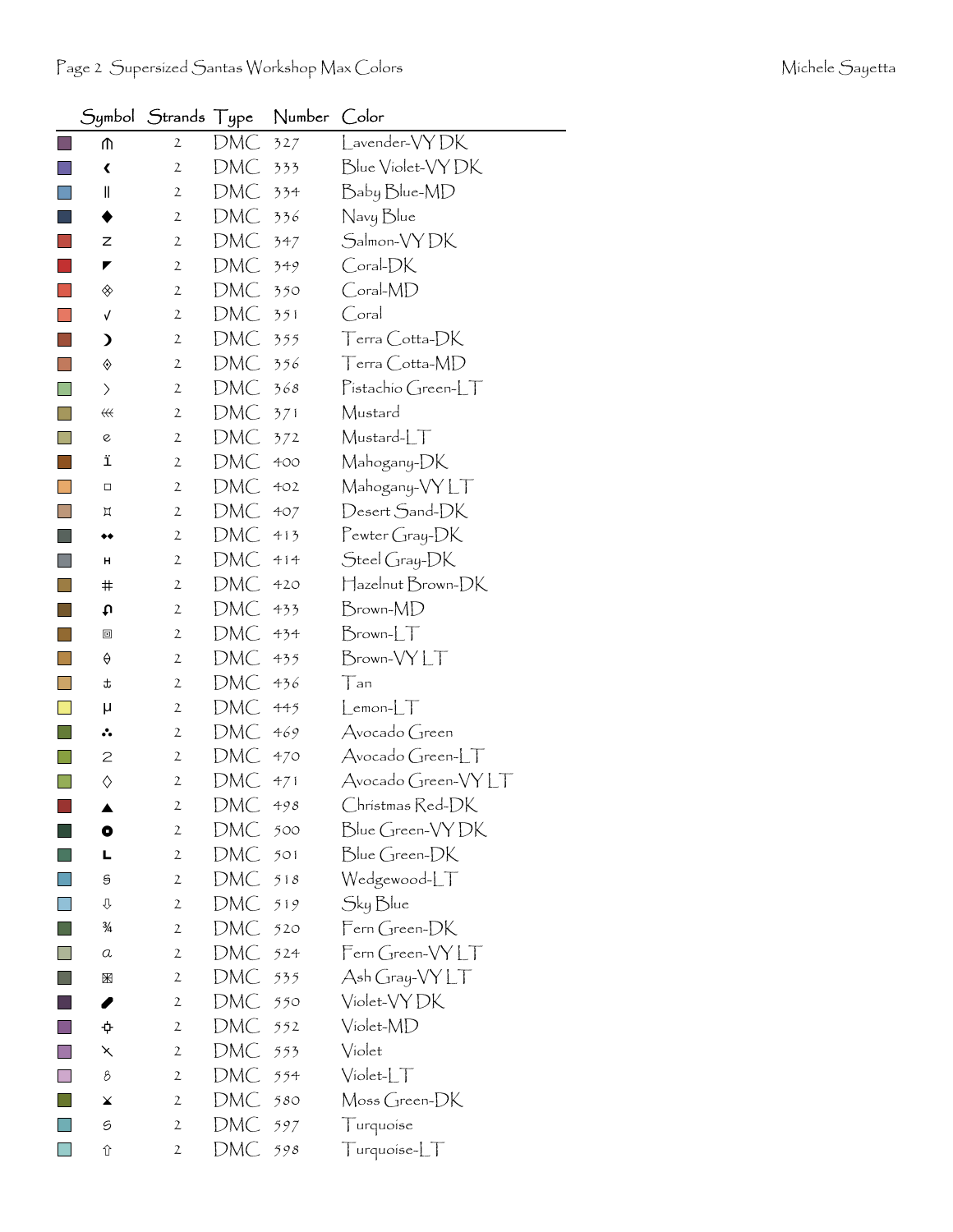|              | Symbol                | Strands Type   |     | Number | Color                       |
|--------------|-----------------------|----------------|-----|--------|-----------------------------|
|              | ✦                     | $\mathbf{2}$   | DMC | 606    | Bright Orange-Red           |
| $\mathbf{I}$ | 未                     | $\mathbf{2}$   | DMC | 610    | Drab Brown-DK               |
|              | $\odot$               | $\mathfrak{2}$ | DMC | 611    | Drab Brown                  |
|              | $\acute{\epsilon}$    | $\mathbf{2}$   | DMC | 612    | $D$ rab $B$ rown- $LT$      |
|              | U                     | $\mathbf 2$    | DMC | 613    | Drab Brown-VYLT             |
| $\sim$       | $\circledbullet$      | $\mathfrak{2}$ | DMC | 632    | Desert Sand-UL VY DK        |
|              | 饕                     | $\mathfrak{2}$ | DMC | 640    | Beige Gray-DK               |
|              | œ                     | $\mathbf{2}$   | DMC | 644    | Beige Gray-MD               |
|              | \$                    | 2              | DMC | 645    | Beaver Gray-VY DK           |
| H            | ◁                     | $\mathfrak{2}$ | DMC | 647    | Beaver Gray-MD              |
|              | $\boldsymbol{\wedge}$ | $\mathbf{2}$   | DMC | 648    | $\beta$ eaver Gray-L $\top$ |
|              | Đ                     | $\mathbf{2}$   | DMC | 666    | Christmas Red-BRT           |
|              | ✓                     | $\mathfrak{2}$ | DMC | 680    | Old Gold-DK                 |
|              | Δ                     | $\mathfrak{2}$ | DMC | 704    | Christmas Green-VYLT        |
|              | ❀                     | $\mathbf{2}$   | DMC | 720    | Orange Spice-DK             |
|              | ⋈                     | 2              | DMC | 721    | Orange Spice-MD             |
|              | TM                    | $\mathfrak{2}$ | DMC | 725    | Topaz                       |
|              | š                     | $\mathfrak{2}$ | DMC | 726    | Topaz-LT                    |
|              | $\heartsuit$          | $\mathbf{2}$   | DMC | 728    | Topaz                       |
|              | L                     | $\mathbf{2}$   | DMC | 729    | Old Gold-MD                 |
|              | ┥                     | $\mathfrak{2}$ | DMC | 730    | Olive Green-VY DK           |
|              | ↖                     | 2              | DMC | 732    | Olive Green                 |
|              | æ                     | $\mathbf{2}$   | DMC | 733    | Olive Green-MD              |
|              | ಹಿ                    | $\mathbf{2}$   | DMC | 738    | Tan-VYLT                    |
|              | 叺                     | 2              | DMC | 740    | Tangerine                   |
|              | 0                     | $\mathbf{2}$   | DMC | 741    | Tangerine-MD                |
|              | Δ                     | $\mathbf{2}$   | DMC | 742    | Yellow-DK                   |
| $\Box$       | š                     | $\mathbf{z}$   | DMC | 743    | Yellow-MD                   |
|              | Œ                     | 2              | DMC | 744    | Yellow-Pale                 |
|              | ¥                     | 2              | DMC | 747    | Peacock Blue-VYLT           |
|              | O                     | $\mathfrak{2}$ | DMC | 760    | Salmon                      |
|              | %                     | $\mathbf{2}$   | DMC | 772    | Yellow Green-VYLT           |
|              | ⋒                     | 2              | DMC | 777    | Raspberry-VYDK              |
|              | 坐                     | 2              | DMC | 779    | Cocoa-DK                    |
|              | $\ddagger$            | $\mathbf{2}$   | DMC | 780    | Topaz-UL VY DK              |
|              | У                     | 2              | DMC | 782    | Topaz-DK                    |
|              | $\tilde{\phantom{a}}$ | $\mathfrak{2}$ | DMC | 783    | Topaz-MD                    |
|              | ä                     | $\mathbf{2}$   | DMC | 791    | Cornflower Blue-VY DK       |
|              | //                    | $\mathbf{2}$   | DMC | 792    | Cornflower Blue-DK          |
|              | 个                     | $\mathfrak{2}$ | DMC | 793    | Cornflower Blue-MD          |
|              | 余                     | 2              | DMC | 794    | Cornflower Blue-LT          |
|              | 0                     | 2              | DMC | 796    | Royal Blue-DK               |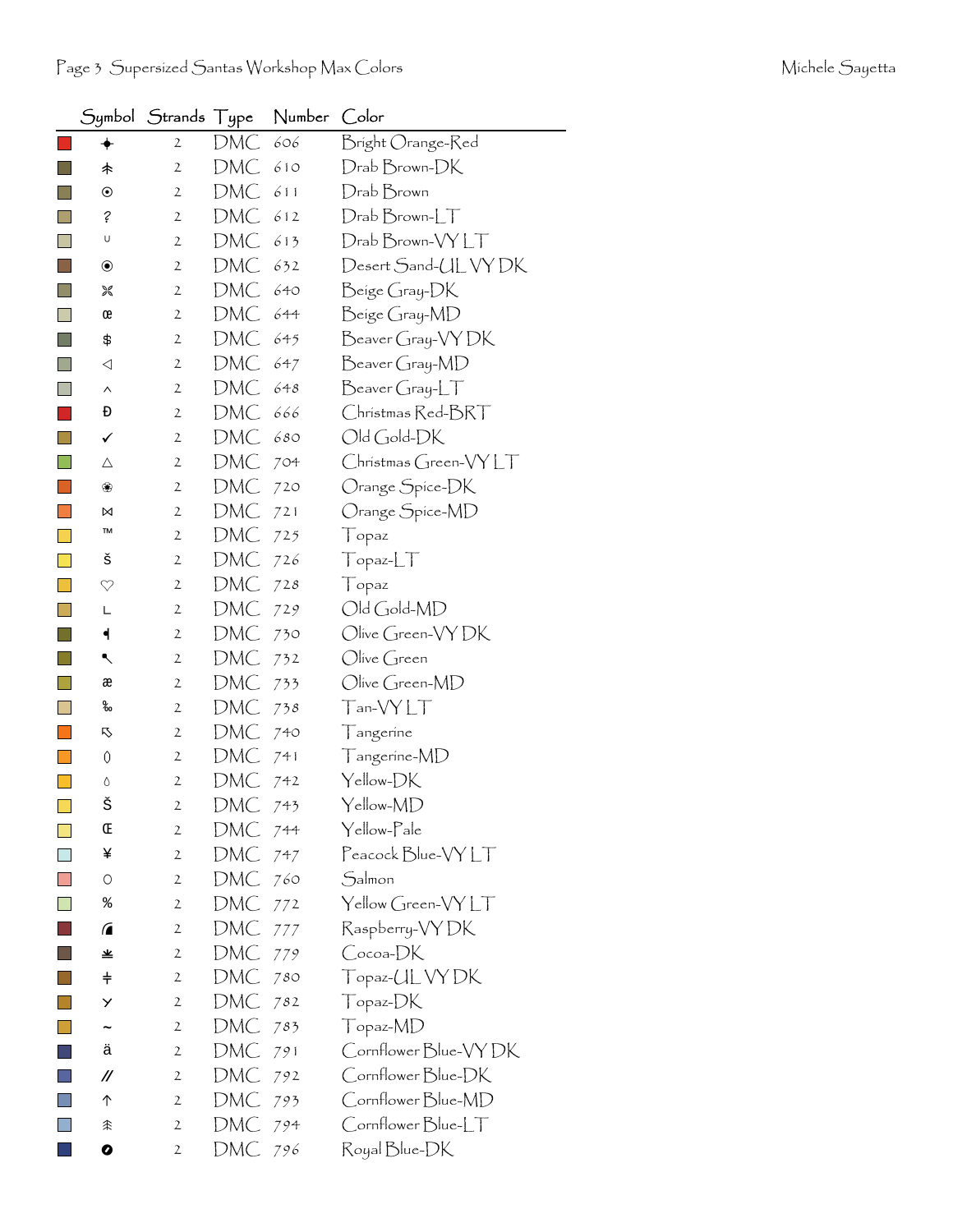|                |             | Symbol Strands Type |     | Number | Color                         |
|----------------|-------------|---------------------|-----|--------|-------------------------------|
|                | ¢           | $\mathbf{2}$        | DMC | 797    | Royal Blue                    |
|                | $\bigoplus$ | $\mathbf{2}$        | DMC | 798    | Delft Blue-DK                 |
|                | 6           | $\mathfrak{2}$      | DMC | 799    | Delft Blue-MD                 |
|                | ٥           | $\mathfrak{2}$      | DMC | 801    | Coffee Brown-DK               |
|                | Ø           | $\mathbf{2}$        | DMC | 803    | Baby Blue-UL VY DK            |
|                | ≯           | $\mathbf{2}$        | DMC | 807    | Peacock Blue                  |
|                | V           | $\mathbf{2}$        | DMC | 809    | Delft Blue                    |
|                | Ä           | $\mathbf{2}$        | DMC | 814    | Garnet-DK                     |
|                | ÷           | $\mathbf{2}$        | DMC | 815    | Garnet-MD                     |
|                | *           | 2                   | DMC | 816    | $G$ arnet                     |
|                | ▼           | $\mathbf{2}$        | DMC | 817    | Coral Red-VY DK               |
|                | ❸           | 2                   | DMC | 820    | Royal Blue-VY DK              |
|                | ċ.          | 2                   | DMC | 823    | Navy Blue-DK                  |
|                | ۰           | $\mathbf{2}$        | DMC | 824    | Blue-VYDK                     |
|                | ⊡           | $\mathbf{2}$        | DMC | 825    | Blue-DK                       |
|                | ◉           | 2                   | DMC | 826    | Blue-MD                       |
|                | ∗           | $\mathbf{2}$        | DMC | 829    | Golden Olive-VY DK            |
|                | Ü           | $\mathbf{2}$        | DMC | 831    | Golden Olive-MD               |
|                | I           | $\mathfrak{2}$      | DMC | 833    | Golden Olive-LT               |
|                | ❖           | $\mathfrak{2}$      | DMC | 838    | Beige Brown-VY DK             |
|                | Ξ           | $\mathbf{2}$        | DMC | 840    | Beige Brown-MD                |
| <b>College</b> | Ë           | $\mathfrak{2}$      | DMC | 844    | Beaver Brown-UL DK            |
|                | ◈           | $\mathfrak{2}$      | DMC | 869    | Hazelnut Brown-VY DK          |
|                | ග           | $\mathbf{2}$        | DMC | 900    | Burnt Orange-DK               |
|                | X           | 2                   | DMC | 902    | Antique Mauve-VY DK           |
|                | >           | $\mathfrak{2}$      | DMC | 905    | Parrot Green-DK               |
|                | ╱           | 2                   | DMC | 907    | $\Gamma$ arrot Green-L $\top$ |
|                | T           | $\overline{c}$      | DMC | 915    | Plum-DK                       |
|                | ⚠           | $\mathfrak{2}$      | DMC | 917    | $Plum-MD$                     |
|                |             | 2                   | DMC | 918    | Red Copper-DK                 |
|                | 53          | 2                   | DMC | 919    | Red Copper                    |
|                | ⋇           | $\mathfrak{2}$      | DMC | 920    | Copper-MD                     |
|                | Æ           | 2                   | DMC | 921    | Copper                        |
|                | Ш           | $\mathfrak{2}$      | DMC | 924    | Gray Green-VYDK               |
|                | ÿ           | 2                   | DMC | 930    | Antique Blue-DK               |
|                | ┛           | 2                   | DMC | 931    | Antique Blue-MD               |
|                | 3           | $\mathfrak{2}$      | DMC | 932    | Antique Blue-LT               |
|                |             | $\mathfrak{2}$      | DMC | 934    | Avocado Green-VYDK            |
|                |             | 2                   | DMC | 935    | Avocado Green-DK              |
|                |             | $\mathfrak{2}$      | DMC | 936    | Avocado Green-DK MD           |
|                | ⇓           | 2                   | DMC | 938    | Coffee Brown-ULDK             |
|                | @           | $\mathfrak{2}$      | DMC | 945    | ∏awny                         |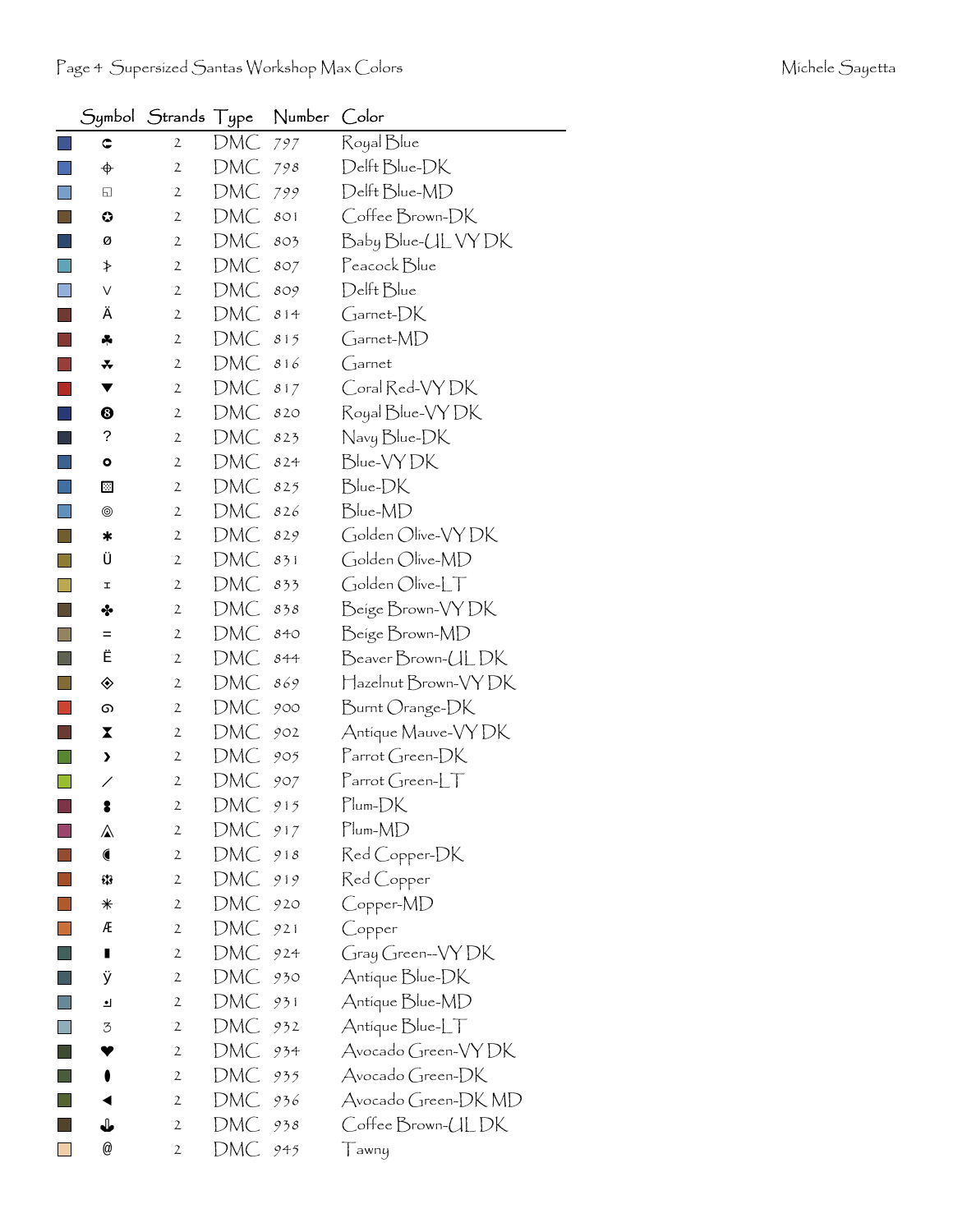|                |                          | Symbol Strands Type |     | Number | Color                                  |
|----------------|--------------------------|---------------------|-----|--------|----------------------------------------|
|                | $\oplus$                 | $\mathbf{2}$        | DMC | 946    | Burnt Orange-MD                        |
|                | $^\mathrm{+}$            | $\mathbf{2}$        | DMC | 947    | Burnt Orange                           |
|                | $\overline{\mathsf{c}}$  | $\mathbf{2}$        | DMC | 970    | Burnt Orange-LT                        |
|                | ┻                        | $\mathbf{2}$        | DMC | 975    | Golden Brown-DK                        |
| $\sim$         | +                        | 2                   | DMC | 976    | Golden Brown-MD                        |
|                | 6                        | 2                   | DMC | 977    | Golden Brown-LT                        |
|                | T                        | 2                   | DMC | 987    | $\mathsf{Forest}$ Green- $\mathsf{DK}$ |
|                |                          | 2                   | DMC | 988    | Forest Green-MD                        |
|                | s                        | $\mathbf{2}$        | DMC | 996    | Electric Blue-MD                       |
|                | ¥                        | 2                   | DMC | 3011   | Khakí Green-DK                         |
|                | ⊿                        | $\mathbf{2}$        | DMC | 3012   | Khaki Green-MD                         |
|                | ф                        | 2                   | DMC | 3021   | Beige Gray-VY VY DK                    |
|                | ë                        | $\mathbf{2}$        | DMC | 3024   | $Brown Gray-VYLT$                      |
|                | ╈                        | $\mathbf{2}$        | DMC | 3031   | Mocha Brown-VY DK                      |
|                | ⊌                        | $\overline{2}$      | DMC | 3041   | Antique Violet-MD                      |
| L.             | ÷                        | 2                   | DMC | 3042   | Antique Violet-LT                      |
|                | ❖                        | $\mathbf{2}$        | DMC | 3051   | Green Gray-DK                          |
|                | 0                        | 2                   | DMC | 3064   | Desert Sand                            |
|                | \$                       | $\mathbf{2}$        | DMC | 3072   | Beaver Gray-VY LT                      |
|                | $\P$                     | $\mathbf{2}$        | DMC | 3078   | Topaz-BRT                              |
|                | ▷                        | 2                   | DMC | 3325   | Baby Blue-LT                           |
|                | ൿ                        | 2                   | DMC | 3346   | Hunter Green                           |
|                | $\overline{\mathcal{L}}$ | $\mathbf{2}$        | DMC | 3348   | $\text{Yellow Green-LT}$               |
|                | Χ                        | 2                   | DMC | 3350   | Dusty Rose-UL DK                       |
|                | ☆                        | 2                   | DMC | 3364   | Pine Green                             |
|                |                          | $\mathbf{2}$        | DMC | 3371   | Black Brown                            |
|                | 9                        | $\mathbf{2}$        | DMC | 3608   | Plum-VY LT                             |
|                |                          | 2                   | DMC | 3685   | Mauve-DK                               |
|                | ★                        | $\mathbf{2}$        | DMC | 3721   | Shell Pink-DK                          |
|                | ╲                        | $\mathbf{2}$        | DMC | 3740   | Antique Violet-DK                      |
|                | &                        | $\mathbf{2}$        | DMC | 3747   | Blue Violet-VY LT                      |
|                | ⊟                        | $\mathbf{2}$        | DMC | 3750   | Antique Blue-VY DK                     |
|                | ⊞                        | 2                   | DMC | 3760   | Wedgewood-MD                           |
|                | Ϋ                        | $\mathbf{2}$        | DMC | 3761   | $Sky Blue-LT$                          |
|                | $\, \zeta \,$            | $\mathbf{2}$        | DMC | 3766   | Peacock Blue-LT                        |
| <b>College</b> | Z                        | $\mathbf{2}$        | DMC | 3768   | Gray Green-DK                          |
|                | ≪                        | 2                   | DMC | 3771   | Terra Cotta-ULVYLT                     |
|                | V                        | $\mathbf{2}$        | DMC | 3772   | Desert Sand-VYDK                       |
|                | ö                        | 2                   | DMC | 3776   | Mahogany-LT                            |
|                | ÷                        | 2                   | DMC | 3777   | Terra Cotta-VYDK                       |
|                | #                        | $\mathbf{2}$        | DMC | 3779   | Rosewood-ULVYLT                        |
|                | ₩                        | 2                   | DMC | 3781   | Mocha Brown-DK                         |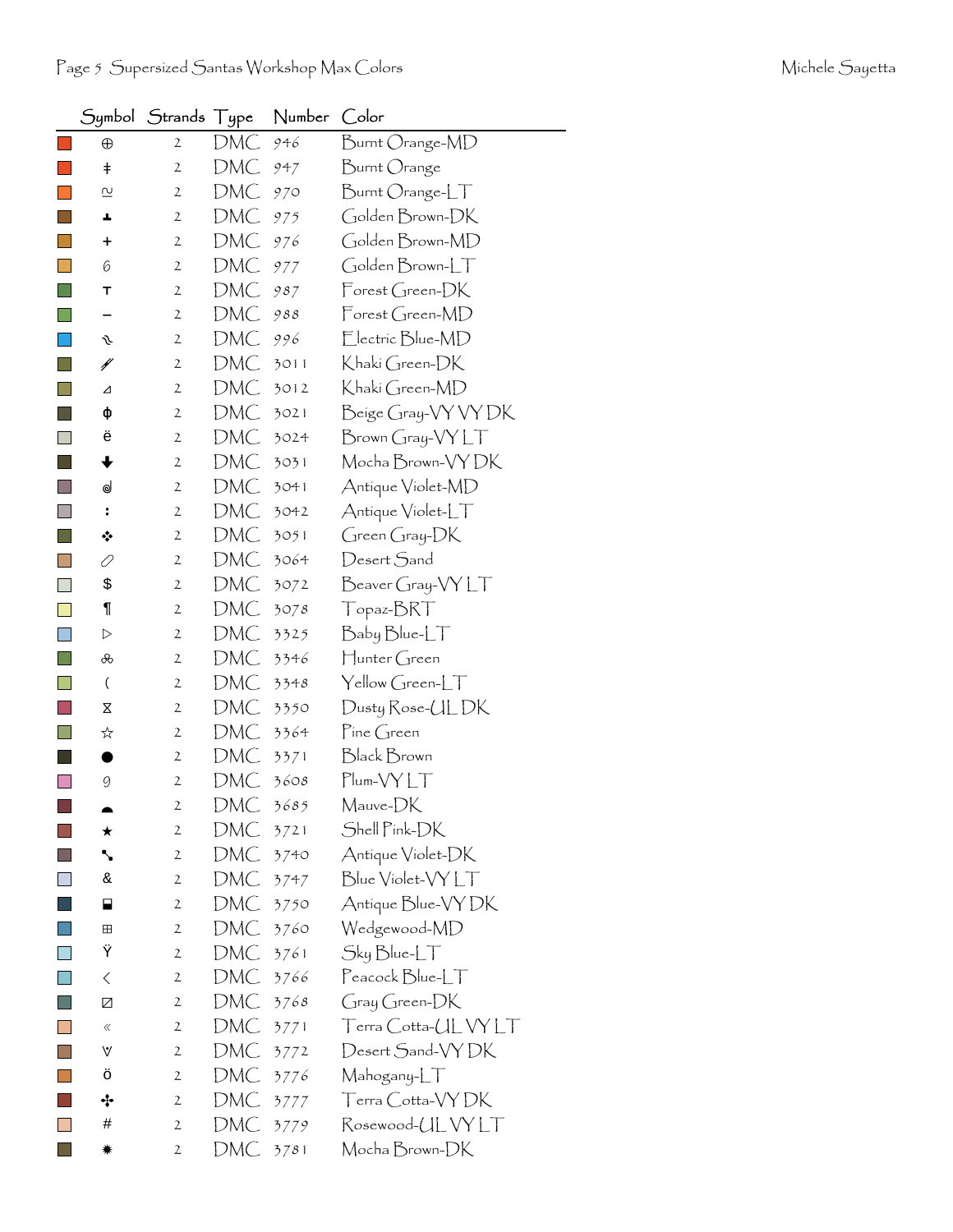|                             | Symbol                   | <b>Strands</b> | Type | Number | Color                     |
|-----------------------------|--------------------------|----------------|------|--------|---------------------------|
| $\mathcal{L}_{\mathcal{A}}$ | ♧                        | $\mathbf{2}$   | DMC  | 3787   | Beige Gray-VYDK           |
| l I                         | ₩                        | 2              | DMC  | 3790   | Beige Gray-UL DK          |
|                             | ◥                        | $\mathbf{2}$   | DMC  | 3799   | Pewter Gray-VY DK         |
|                             | ◒                        | 2              | DMC  | 3802   | Antique Mauve-VY DK       |
|                             | ◥                        | $\mathbf{2}$   | DMC  | 3803   | Mauve-MD                  |
|                             | ₩                        | 2              | DMC  | 3807   | Cornflower Blue           |
| $\Box$                      | $^{\circledR}$           | $\mathbf{2}$   | DMC  | 3811   | Turquoise-VYLT            |
|                             | ✧                        | $\mathbf{2}$   | DMC  | 3813   | $Blue Green-LT$           |
| $\Box$                      | 7                        | $\mathbf{2}$   | DMC  | 3816   | Celadon Green-MD          |
| l a                         | ⇨                        | 2              | DMC  | 3817   | Celadon Green-LT          |
|                             | )                        | 2              | DMC  | 3820   | Straw-DK                  |
|                             | 1                        | 2              | DMC  | 3821   | Straw                     |
|                             | ¢                        | 2              | DMC  | 3822   | $Straw-LT$                |
|                             | £                        | 2              | DMC  | 3823   | Yellow-UL Pale            |
| $\mathbb{R}^n$              | $\overline{\phantom{0}}$ | $\mathbf{2}$   | DMC  | 3826   | Golden Brown              |
|                             | n                        | 2              | DMC  | 3827   | Golden Brown-Pale         |
|                             | مر                       | $\mathbf{2}$   | DMC  | 3828   | Hazelnut Brown            |
|                             | ×.                       | 2              | DMC  | 3830   | Terra Cotta-MD            |
|                             | ♠                        | $\mathbf{2}$   | DMC  | 3834   | Grape-DK                  |
|                             | ₩                        | $\mathbf{2}$   | DMC  | 3835   | Grape-MD                  |
|                             | 5                        | 2              | DMC  | 3836   | GrapherLT                 |
|                             | ۰                        | 2              | DMC  | 3837   | Lavender-ULDK             |
|                             | 中                        | 2              | DMC  | 3838   | Lavender Blue-DK          |
| <b>Tara</b>                 | N                        | $\mathbf{2}$   | DMC  | 3840   | $L$ avender $B$ lue- $LT$ |
|                             | 4                        | $\mathbf{2}$   | DMC  | 3852   | Straw-VY DK               |
|                             | ٦                        | 2              | DMC  | 3853   | Autumn Gold-DK            |
|                             | O                        | $\mathbf{2}$   | DMC  | 3854   | Autumn Gold-MD            |
| $\Box$                      | ł                        | $\mathbf{2}$   | DMC  | 3855   | Autumn Gold-LT            |
|                             | н                        | 2              | DMC  | 3857   | Rosewood-DK               |
|                             | Ħ                        | $\mathbf{2}$   | DMC  | 3858   | Rosewood-MD               |
|                             | A                        | $\mathbf{2}$   | DMC  | 3860   | Сосоа                     |
|                             | $\circ$                  | $\mathbf{2}$   | DMC  | 3861   | $C$ ocoa- $LT$            |
|                             | ×                        | 2              | DMC  | 3862   | Mocha Beige-DK            |
|                             | C                        | 2              | DMC  | 3864   | Mocha Beige-LT            |
|                             | ⅓                        | 2              | DMC  | 3865   | Winter White              |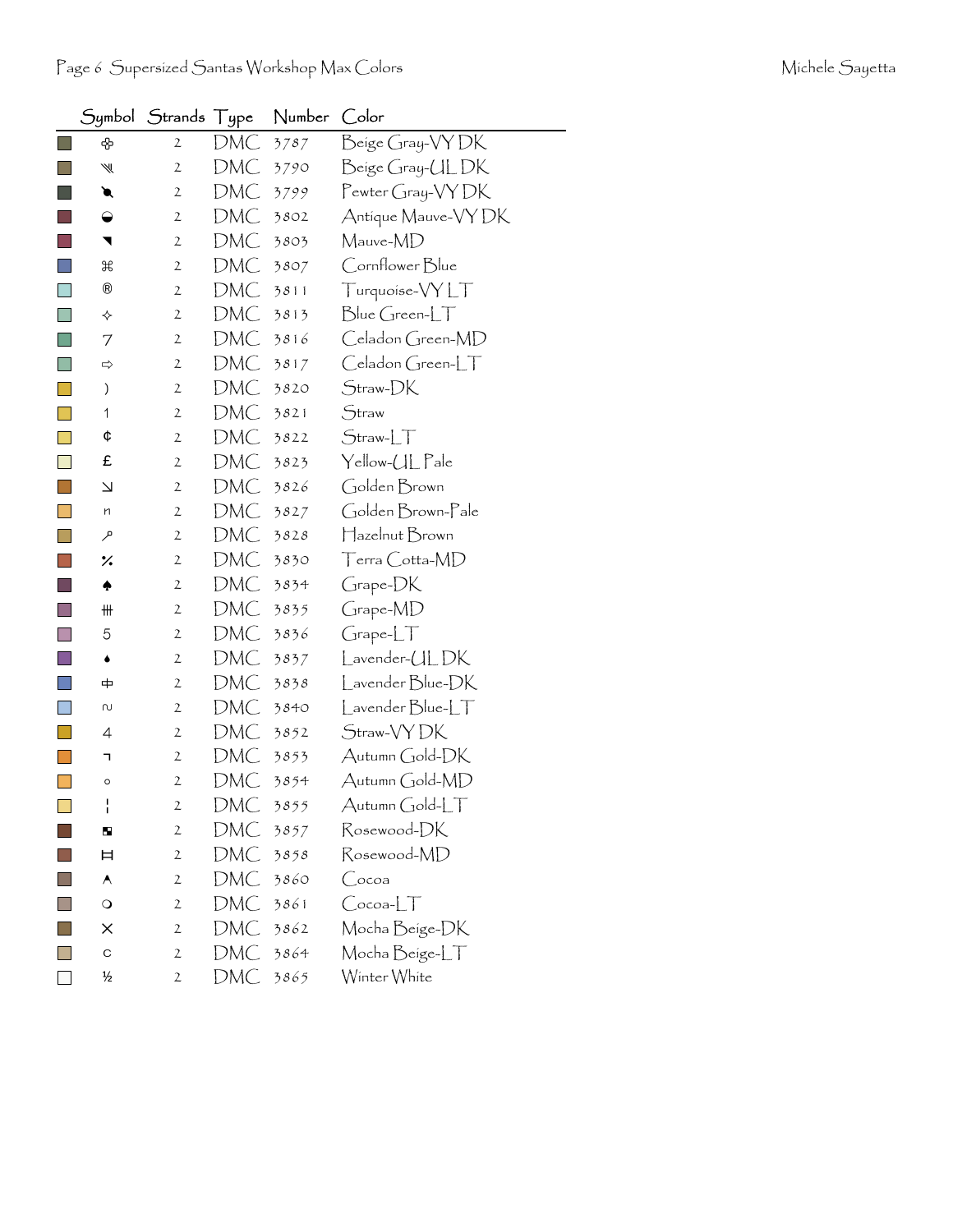## Usage Summary

Strands Per Skein: 6

Skein Length: 313.0 in

| Type                   | Number | $\mathsf{Full}$ | $H$ alf            |                    |            |                      |       |       |                    |                    | Quarter Petite Back(in) Str(in) Spec(in) French Bead Skein Est. |
|------------------------|--------|-----------------|--------------------|--------------------|------------|----------------------|-------|-------|--------------------|--------------------|-----------------------------------------------------------------|
| $\square$ DMC          | 11     | 185             | $\circ$            | $\circ$            | $\circ$    | $O.O$                | $O.O$ | $O.O$ | $\circ$            | $\circ$            | 0.051                                                           |
| $\square$ DMC          | 12     | 983             | $\circlearrowleft$ | $\circ$            | $\circ$    | $O.O$                | O.O   | O.O   | O                  | $\circ$            | 0.268                                                           |
| $\square$ DMC          | 16     | 408             | O                  | $\circ$            | O          | $O.O$                | O.O   | $O.O$ | O                  | $\circlearrowleft$ | 0.111                                                           |
| $\square$ DMC          | 18     | 842             | $\circ$            | O                  | O          | O.O                  | O.O   | O.O   | O                  | O                  | 0.230                                                           |
| $\blacksquare$ DMC     | 22     | 2024            | $\circ$            | O                  | O          | $O.O$                | O.O   | O.O   | O                  | $\circ$            | 0.553                                                           |
| $\blacksquare$ DMC     | 29     | 329             | $\circ$            | $\circ$            | $\circ$    | O.O                  | O.O   | O.O   | $\circ$            | $\circ$            | 0.090                                                           |
| $\square$ DMC          | 33     | 77              | O                  | O                  | O          | $O.O$                | O.O   | $O.O$ | O                  | $\circ$            | 0.021                                                           |
| $\square$ DMC          | 155    | 78              | $\circ$            | $\circ$            | O          | O.O                  | O.O   | O.O   | O                  | $\circ$            | 0.021                                                           |
| $\square$ DMC          | 156    | 100             | $\circ$            | $\circlearrowleft$ | O          | O.O                  | O.O   | O.O   | $\circ$            | $\circ$            | 0.027                                                           |
| $\square$ DMC          | 158    | 3698            | $\circ$            | O                  | $\circ$    | $O.O$                | O.O   | $O.O$ | O                  | O                  | 1.010                                                           |
| $\square$ DMC          | 159    | 125             | O                  | O                  | O          | $O.O$                | O.O   | $O.O$ | O                  | $\circ$            | 0.034                                                           |
| $\square$ DMC          | 160    | 533             | O                  | $\circ$            | $\circ$    | O.O                  | O.O   | O.O   | O                  | $\circ$            | 0.146                                                           |
| $\square$ DMC          | 161    | 1987            | $\circ$            | $\circ$            | O          | $O.O$                | O.O   | $O.O$ | O                  | $\circ$            | 0.543                                                           |
| $\square$ DMC          | 165    | 260             | $\circ$            | O                  | O          | $O.O$                | O.O   | $O.O$ | $\circ$            | $\circ$            | 0.071                                                           |
| $\square$ DMC          | 167    | 1271            | O                  | O                  | $\circ$    | O.O                  | O.O   | $O.O$ | O                  | $\circ$            | 0.347                                                           |
| $\square$ DMC          | 168    | 150             | $\circ$            | O                  | O          | $O.O$                | O.O   | $O.O$ | O                  | O                  | 0.041                                                           |
| $\square$ DMC          | 169    | 1142            | $\circ$            | O                  | O          | $O.O$                | O.O   | $O.O$ | $\circ$            | $\circ$            | 0.312                                                           |
| $\square$ DMC          | 208    | 53              | $\circ$            | O                  | $\circ$    | $O.O$                | O.O   | $O.O$ | O                  | $\circ$            | 0.014                                                           |
| $\square$ DMC          | 209    | 31              | O                  | O                  | O          | O.O                  | O.O   | O.O   | O                  | O                  | 0.008                                                           |
| $\square$ DMC          | 221    | 3528            | $\circ$            | $\circ$            | O          | $O.O$                | O.O   | $O.O$ | O                  | O                  | 0.963                                                           |
| $\square$ DMC          | 225    | 59              | $\circ$            | O                  | O          | O.O                  | O.O   | $O.O$ | O                  | O                  | 0.016                                                           |
| $\blacksquare$ DMC     | 300    | 13340           | O                  | O                  | O          | O.O                  | O.O   | O.O   | O                  | $\circ$            | 3.643                                                           |
| $\square$ DMC          | 301    | 9436            | $\circ$            | O                  | O          | $O.O$                | O.O   | $O.O$ | O                  | $\circ$            | 2.577                                                           |
| $\blacksquare$ DMC     | 310    | 43727           | $\circ$            | O                  | $\circ$    | $O.O$                | O.O   | O.O   | O                  | $\circ$            | 11.940                                                          |
| $\blacksquare$ DMC     | 311    | 657             | $\circ$            | O                  | O          | O.O                  | O.O   | O.O   | O                  | O                  | 0.179                                                           |
| $\Box$ DMC             | 312    | 760             | $\circ$            | O                  | O          | $O.O$                | O.O   | $O.O$ | O                  | $\circ$            | 0.208                                                           |
| $\square$ DMC          | 315    | 2311            | $\circ$            | $\circ$            | O          | $O.O$                | O.O   | O.O   | O                  | $\circ$            | 0.631                                                           |
| $\square$ DMC          | 316    | 134             | O                  | O                  | O          | O.O                  | O.O   | O.O   |                    | O                  | 0.037                                                           |
| $\square$ DMC          | 317    | 7476            | $\circlearrowleft$ | $\bigcirc$         | $\bigcirc$ | $O.O$                | O.O   | O.O   | $\circ$            | $\circlearrowleft$ | 2.041                                                           |
| $\square$ DMC          | 320    | 361             | $\circlearrowleft$ | $\bigcirc$         | $\bigcirc$ | $\circ$ .<br>$\circ$ | O.O   | $O.O$ | $\circlearrowleft$ | $\circlearrowleft$ | 0.099                                                           |
| $\blacksquare$ DMC     | 321    | 118             | $\circlearrowleft$ | $\bigcirc$         | O          | $O.O$                | O.O   | $O.O$ | $\circ$            | $\circlearrowleft$ | 0.032                                                           |
| $\square$ DMC          | 326    | 366             | $\circlearrowleft$ | $\bigcirc$         | $\bigcirc$ | $\circ$ .<br>$\circ$ | O.O   | $O.O$ | $\circ$            | $\circ$            | 0.100                                                           |
| $\square$ DMC          | 327    | 1251            | $\circlearrowleft$ | $\circ$            | $\bigcirc$ | $O.O$                | $O.O$ | $O.O$ | $\circ$            | $\circlearrowleft$ | 0.342                                                           |
| $\square$ DMC          | 333    | 235             | $\circlearrowleft$ | $\bigcirc$         | $\bigcirc$ | $\circ$ .<br>$\circ$ | O.O   | $O.O$ | $\circ$            | $\circ$            | 0.064                                                           |
| $\square$ DMC          | 334    | 284             | $\circlearrowleft$ | O                  | $\bigcirc$ | $O.O$                | O.O   | $O.O$ | O                  | $\circ$            | 0.078                                                           |
| $\blacksquare$ DMC 336 |        | 4082            | $\circlearrowleft$ | $\bigcirc$         | $\circ$    | $\circ$ .<br>$\circ$ | $O.O$ | $O.O$ | O                  | $\circlearrowleft$ | 1.115                                                           |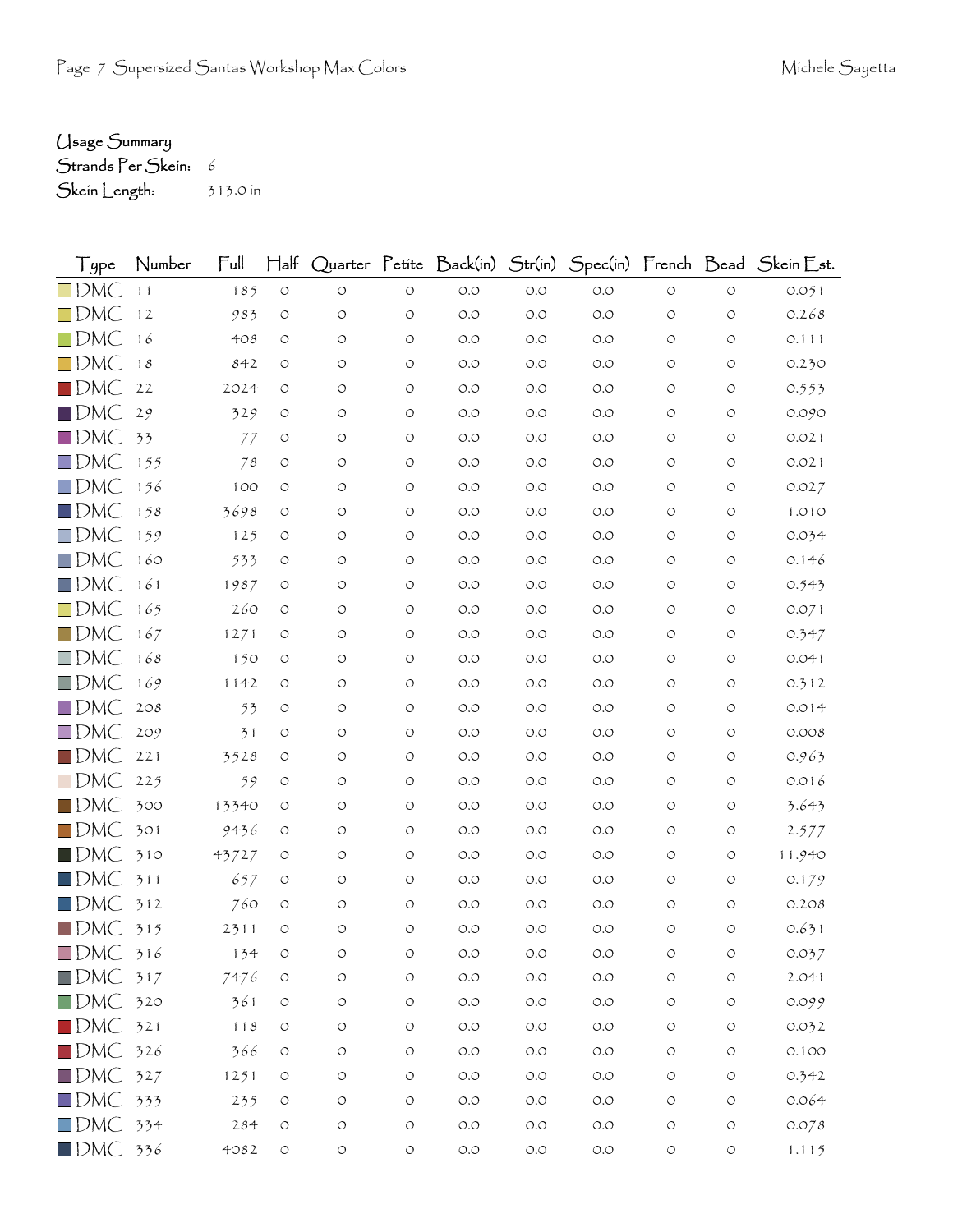| Type               | Number | Ful   | $H$ alf            |                    |                    | Quarter Petite Back(in) | Str(in) |       |                    |                    | Spec(in) French Bead Skein Est. |
|--------------------|--------|-------|--------------------|--------------------|--------------------|-------------------------|---------|-------|--------------------|--------------------|---------------------------------|
| $\blacksquare$ DMC | 347    | 862   | $\bigcirc$         | $\circ$            | $\circ$            | $O.O$                   | $O.O$   | O.O   | $\circlearrowleft$ | $\circ$            | 0.235                           |
| $\square$ DMC      | 349    | 373   | O                  | O                  | $\circ$            | O.O                     | O.O     | O.O   | $\circ$            | O                  | 0.102                           |
| $\blacksquare$ DMC | 350    | 315   | O                  | $\circ$            | $\circ$            | O.O                     | O.O     | O.O   | O                  | O                  | 0.086                           |
| $\square$ DMC      | 351    | 404   | O                  | O                  | $\circ$            | O.O                     | O.O     | 0.0   | O                  | O                  | 0.110                           |
| $\square$ DMC      | 355    | 4126  | O                  | O                  | $\circ$            | O.O                     | O.O     | O.O   | $\circ$            | O                  | 1.127                           |
| $\square$ DMC      | 356    | 2414  | O                  | $\circ$            | $\circ$            | O.O                     | O.O     | O.O   | $\circ$            | O                  | 0.659                           |
| $\square$ DMC      | 368    | 133   | O                  | O                  | $\circ$            | O.O                     | O.O     | O.O   | O                  | O                  | 0.036                           |
| $\square$ DMC      | 371    | 1532  | O                  | O                  | $\circ$            | O.O                     | O.O     | O.O   | O                  | O                  | 0.418                           |
| $\square$ DMC      | 372    | 1046  | O                  | O                  | $\circ$            | $O.O$                   | O.O     | O.O   | O                  | O                  | 0.286                           |
| $\square$ DMC      | 400    | 6281  | O                  | O                  | $\circ$            | O.O                     | O.O     | O.O   | O                  | O                  | 1.715                           |
| $\square$ DMC      | 402    | 1001  | O                  | O                  | $\circ$            | O.O                     | O.O     | O.O   | O                  | O                  | 0.273                           |
| $\square$ DMC      | 407    | 1011  | O                  | O                  | $\circ$            | O.O                     | O.O     | O.O   | $\circ$            | $\circ$            | 0.276                           |
| $\square$ DMC      | 413    | 10204 | O                  | O                  | $\circ$            | O.O                     | O.O     | O.O   | O                  | O                  | 2.786                           |
| $\square$ DMC      | 414    | 2397  | O                  | O                  | $\circ$            | O.O                     | O.O     | O.O   | $\circ$            | O                  | 0.655                           |
| $\square$ DMC      | 420    | 5583  | O                  | O                  | $\circ$            | O.O                     | O.O     | O.O   | O                  | $\circ$            | 1.525                           |
| $\square$ DMC      | 433    | 5081  | O                  | O                  | $\circ$            | O.O                     | O.O     | O.O   | O                  | O                  | 1.387                           |
| $\square$ DMC      | 434    | 5857  | O                  | O                  | $\circ$            | O.O                     | O.O     | O.O   | $\circ$            | $\circ$            | 1.599                           |
| $\square$ DMC      | 435    | 6397  | O                  | $\circ$            | $\circ$            | O.O                     | O.O     | O.O   | O                  | $\circ$            | 1.747                           |
| $\square$ DMC      | 436    | 2234  | O                  | O                  | O                  | O.O                     | O.O     | O.O   | O                  | O                  | 0.610                           |
| $\square$ DMC      | 445    | 2510  | O                  | O                  | $\circ$            | O.O                     | O.O     | O.O   | $\circ$            | O                  | 0.685                           |
| $\square$ DMC      | 469    | 284   | O                  | O                  | $\circ$            | O.O                     | O.O     | O.O   | O                  | O                  | 0.078                           |
| $\square$ DMC      | 470    | 469   | $\circ$            | $\circ$            | $\circ$            | O.O                     | O.O     | O.O   | O                  | O                  | 0.128                           |
| $\square$ DMC      | 471    | 419   | O                  | O                  | $\circ$            | O.O                     | O.O     | 0.0   | O                  | O                  | 0.114                           |
| $\square$ DMC      | 498    | 2088  | O                  | O                  | $\circ$            | O.O                     | O.O     | O.O   | O                  | O                  | 0.570                           |
| $\blacksquare$ DMC | 500    | 1401  | O                  | $\circ$            | $\circ$            | O.O                     | O.O     | O.O   | $\circ$            | O                  | 0.383                           |
| $\square$ DMC      | 501    | 384   | O                  | O                  | $\circ$            | O.O                     | O.O     | O.O   | O                  | O                  | 0.105                           |
| $\square$ DMC      | 518    | 75    | $\circ$            | $\circ$            | $\circ$            | $O.O$                   | O.O     | O.O   | O                  | O                  | 0.020                           |
| $\Box$ DMC         | 519    | 731   | O                  | O                  | O                  | O.O                     | O.O     | O.O   | O                  | O                  | 0.200                           |
| $\blacksquare$ DMC | 520    | 1432  | $\bigcirc$         | O                  | $\circ$            | $O.O$                   | $O.O$   | $O.O$ | $\circ$            | O                  | 0.391                           |
| $\square$ DMC      | 524    | 539   | $\circlearrowleft$ | $\circlearrowleft$ | $\circlearrowleft$ | $O.O$                   | $O.O$   | O.O   | $\circ$            | $\circlearrowleft$ | 0.147                           |
| $\blacksquare$ DMC | 535    | 3241  | O                  | O                  | $\circlearrowleft$ | O.O                     | $O.O$   | O.O   | $\circ$            | О                  | 0.885                           |
| $\blacksquare$ DMC | 550    | 17481 | O                  | O                  | $\circlearrowleft$ | $O.O$                   | $O.O$   | $O.O$ | $\circ$            | O                  | 4.773                           |
| $\square$ DMC      | 552    | 206   | O                  | O                  | $\circlearrowleft$ | $O.O$                   | O.O     | O.O   | $\circ$            | O                  | 0.056                           |
| $\square$ DMC      | 553    | 102   | $\circ$            | O                  | $\circlearrowleft$ | $O.O$                   | $O.O$   | $O.O$ | $\circ$            | O                  | 0.028                           |
| $\square$ DMC      | 554    | 26    | O                  | O                  | $\circ$            | $O.O$                   | O.O     | O.O   | $\circ$            | O                  | 0.007                           |
| $\blacksquare$ DMC | 580    | 118   | O                  | O                  | $\circ$            | $O.O$                   | O.O     | $O.O$ | $\circ$            | O                  | 0.032                           |
| $\square$ DMC      | 597    | 103   | O                  | O                  | $\circ$            | $O.O$                   | $O.O$   | O.O   | O                  | O                  | 0.028                           |
| $\square$ DMC      | 598    | 46    | O                  | O                  | $\circ$            | $O.O$                   | $O.O$   | O.O   | $\circ$            | O                  | 0.013                           |
| $\blacksquare$ DMC | 606    | 950   | O                  | O                  | $\circlearrowleft$ | $O.O$                   | $O.O$   | O.O   | $\circ$            | $\circ$            | 0.259                           |
| $\blacksquare$ DMC | 610    | 2932  | O                  | O                  | $\circ$            | $O.O$                   | $O.O$   | $O.O$ | $\circ$            | O                  | 0.801                           |
| $\square$ DMC      | 611    | 1880  | O                  | $\bigcirc$         | $\circlearrowleft$ | $O.O$                   | $O.O$   | O.O   | $\bigcirc$         | $\circlearrowleft$ | 0.513                           |
| $\Box$ DMC         | 612    | 1286  | $\circ$            | $\circ$            | $\circlearrowleft$ | $O.O$                   | $O.O$   | $O.O$ | $\bigcirc$         | $\circlearrowleft$ | 0.351                           |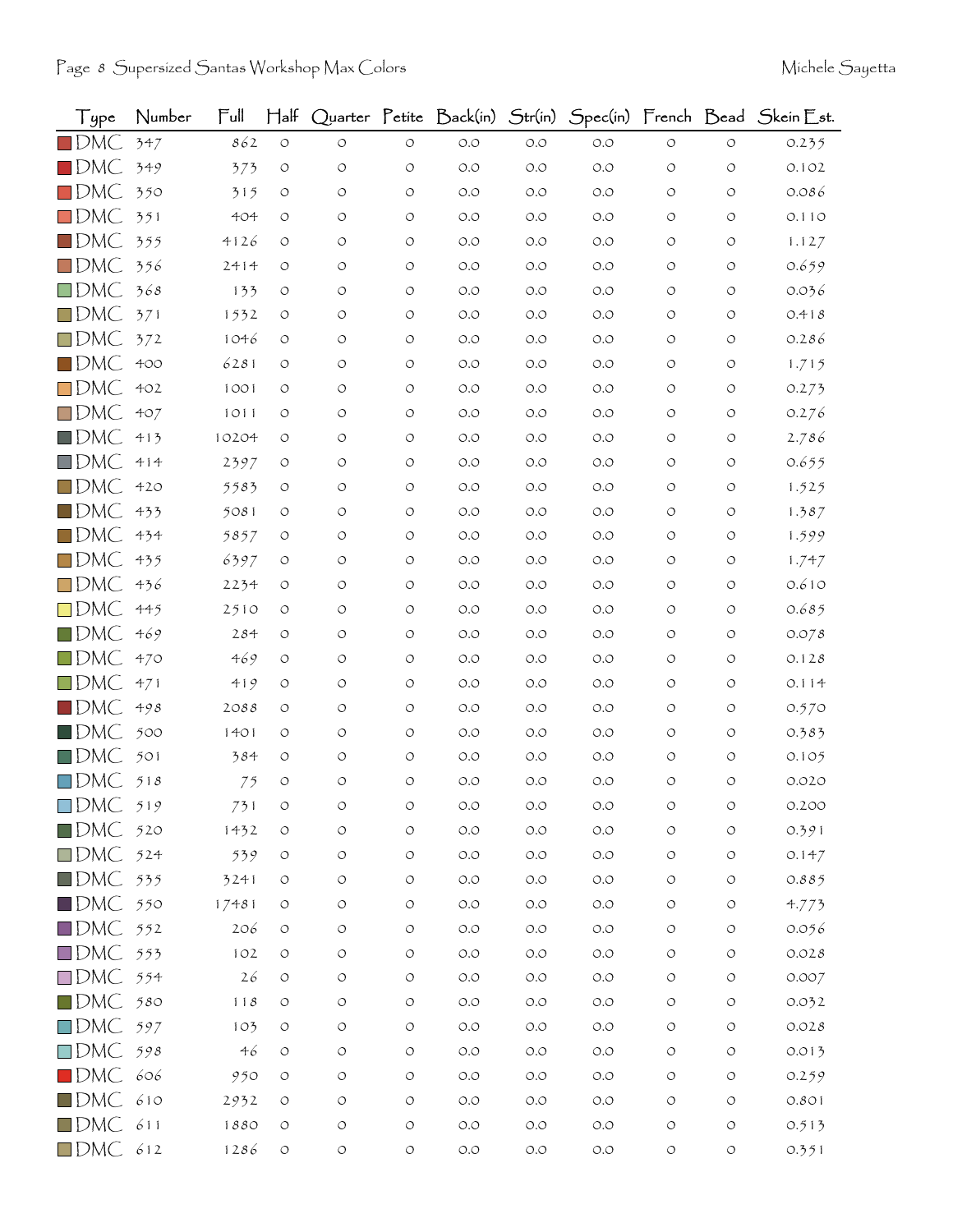| Type                   | Number | Ful            | $\operatorname{\mathsf{H}}\nolimits$ lf |            |                    | Quarter Petite Back(in) | Str(in) |       |                    |                    | Spec(in) French Bead Skein Est. |
|------------------------|--------|----------------|-----------------------------------------|------------|--------------------|-------------------------|---------|-------|--------------------|--------------------|---------------------------------|
| $\square$ DMC          | 613    | 296            | $\circ$                                 | $\circ$    | $\circ$            | $O.O$                   | O.O     | $O.O$ | $\circ$            | $\circ$            | 0.081                           |
| $\square$ DMC          | 632    | 15213          | $\circ$                                 | O          | O                  | $O.O$                   | O.O     | $O.O$ | O                  | O                  | 4.154                           |
| $\Box$ DMC             | 640    | 2536           | $\circ$                                 | $\circ$    | $\circ$            | O.O                     | $O.O$   | $O.O$ | O                  | $\circ$            | 0.692                           |
| $\square$ DMC          | 644    | 112            | O                                       | O          | $\circ$            | $O.O$                   | O.O     | O.O   | O                  | O                  | 0.031                           |
| $\blacksquare$ DMC     | 645    | 2479           | $\circ$                                 | O          | $\circ$            | $O.O$                   | O.O     | O.O   | $\circ$            | O                  | 0.677                           |
| $\Box$ DMC             | 647    | 831            | $\circ$                                 | O          | $\circ$            | O.O                     | O.O     | O.O   | $\circ$            | O                  | 0.227                           |
| $\square$ DMC          | 648    | 200            | O                                       | O          | $\circ$            | $O.O$                   | O.O     | $O.O$ | O                  | $\circ$            | 0.055                           |
| $\blacksquare$ DMC     | 666    | 441            | O                                       | O          | $\circ$            | O.O                     | O.O     | O.O   | O                  | O                  | 0.120                           |
| $\square$ DMC          | 680    | 1054           | O                                       | O          | $\circ$            | O.O                     | O.O     | O.O   | O                  | O                  | 0.288                           |
| $\square$ DMC          | 704    | 28             | O                                       | O          | O                  | O.O                     | O.O     | O.O   | O                  | O                  | 0.008                           |
| $\square$ DMC          | 720    | 3967           | O                                       | O          | $\circ$            | $O.O$                   | O.O     | $O.O$ | O                  | $\circ$            | 1.083                           |
| $\square$ DMC          | 721    | 2995           | O                                       | O          | $\circ$            | O.O                     | O.O     | O.O   | O                  | $\circ$            | 0.818                           |
| $\square$ DMC          | 725    | 1142           | O                                       | O          | O                  | $O.O$                   | O.O     | O.O   | O                  | O                  | 0.312                           |
| $\square$ DMC          | 726    | 1271           | O                                       | O          | $\circ$            | $O.O$                   | O.O     | O.O   | O                  | O                  | 0.347                           |
| $\square$ DMC          | 728    | 1582           | $\circ$                                 | O          | $\circ$            | $O.O$                   | O.O     | O.O   | O                  | $\circ$            | 0.432                           |
| $\square$ DMC          | 729    | 1374           | O                                       | O          | $\circ$            | $O.O$                   | O.O     | O.O   | O                  | O                  | 0.375                           |
| $\blacksquare$ DMC     | 730    | 312            | O                                       | O          | $\circ$            | $O.O$                   | O.O     | O.O   | $\circ$            | O                  | 0.085                           |
| $\square$ DMC          | 732    | 190            | $\circ$                                 | O          | $\circ$            | $O.O$                   | O.O     | O.O   | O                  | O                  | 0.052                           |
| $\square$ DMC          | 733    | 1077           | O                                       | $\circ$    | O                  | $O.O$                   | O.O     | O.O   | O                  | O                  | 0.294                           |
| $\square$ DMC          | 738    | 889            | $\circ$                                 | O          | $\circ$            | $O.O$                   | O.O     | $O.O$ | O                  | O                  | 0.243                           |
| $\blacksquare$ DMC     | 740    | 753            | O                                       | O          | $\circ$            | $O.O$                   | O.O     | O.O   | O                  | O                  | 0.206                           |
| $\square$ DMC          | 741    | 2939           | $\circ$                                 | O          | $\circ$            | O.O                     | O.O     | O.O   | O                  | O                  | 0.803                           |
| $\square$ DMC          | 742    | 216            | O                                       | O          | $\circ$            | $O.O$                   | O.O     | O.O   | O                  | O                  | 0.059                           |
| $\square$ DMC          | 743    | 3691           | O                                       | O          | $\circ$            | O.O                     | O.O     | O.O   | O                  | O                  | 1.008                           |
| $\square$ DMC          | 744    | 2104           | O                                       | O          | $\circ$            | O.O                     | O.O     | O.O   | $\circ$            | O                  | 0.575                           |
| $\square$ DMC          | 747    | 538            | O                                       | O          | $\circ$            | $O.O$                   | O.O     | O.O   | O                  | O                  | 0.147                           |
| $\square$ DMC          | 760    | 66             | $\circ$                                 | $\circ$    | $\circ$            | $O.O$                   | O.O     | $O.O$ | O                  | O                  | 0.018                           |
| $\square$ DMC          | 772    | 4 <sub>5</sub> | O                                       | O          | O                  | O.O                     | $O.O$   | O.O   | O                  | O                  | 0.012                           |
| $\blacksquare$ DMC     | 777    | 361            | $\circ$                                 | O          | $\circ$            | $O.O$                   | $O.O$   | $O.O$ | $\circ$            | O                  | 0.099                           |
| $\blacksquare$ DMC 779 |        | 33130          | $\circ$                                 | $\circ$    | $\bigcirc$         | $O.O$                   | $O.O$   | $O.O$ | $\circ$            | $\bigcirc$         | 9.047                           |
| $\blacksquare$ DMC 780 |        | 3176           | $\circ$                                 | O          | $\circ$            | $O.O$                   | $O.O$   | $O.O$ | $\circ$            | $\circlearrowleft$ | 0.867                           |
| $\blacksquare$ DMC 782 |        | 1257           | O                                       | O          | $\circ$            | $O.O$                   | $O.O$   | $O.O$ | O                  | O                  | 0.343                           |
| $\square$ DMC          | 783    | 1817           | $\circlearrowleft$                      | $\circ$    | $\circlearrowleft$ | $O.O$                   | O.O     | O.O   | $\circ$            | O                  | 0.496                           |
| $\blacksquare$ DMC     | 791    | 2078           | O                                       | O          | $\circ$            | $\circ$ .<br>$\circ$    | $O.O$   | $O.O$ | O                  | О                  | 0.567                           |
| $\square$ DMC          | 792    | 1502           | $\circ$                                 | O          | O                  | $O.O$                   | O.O     | $O.O$ | $\circ$            | $\circ$            | 0.410                           |
| $\square$ DMC          | 793    | 250            | O                                       | O          | $\circlearrowleft$ | $O.O$                   | O.O     | $O.O$ | $\circ$            | O                  | 0.068                           |
| $\Box$ DMC 794         |        | 63             | $\circ$                                 | O          | $\circlearrowleft$ | $O.O$                   | $O.O$   | $O.O$ | O                  | O                  | 0.017                           |
| $\square$ DMC          | 796    | 531            | O                                       | O          | O                  | $O.O$                   | $O.O$   | $O.O$ | $\circ$            | O                  | 0.145                           |
| $\square$ DMC          | 797    | 1368           | $\circ$                                 | O          | $\circ$            | $O.O$                   | $O.O$   | O.O   | $\circ$            | $\circ$            | 0.374                           |
| $\square$ DMC          | 798    | 9322           | $\circ$                                 | O          | $\circ$            | $O.O$                   | $O.O$   | $O.O$ | O                  | O                  | 2.546                           |
| $\square$ DMC          | 799    | 1654           | $\circ$                                 | O          | $\circ$            | $O.O$                   | $O.O$   | $O.O$ | O                  | $\circlearrowleft$ | 0.452                           |
| $\blacksquare$ DMC     | 801    | 6093           | $\circlearrowleft$                      | $\bigcirc$ | $\circlearrowleft$ | $O.O$                   | $O.O$   | $O.O$ | $\circlearrowleft$ | $\circ$            | 1.664                           |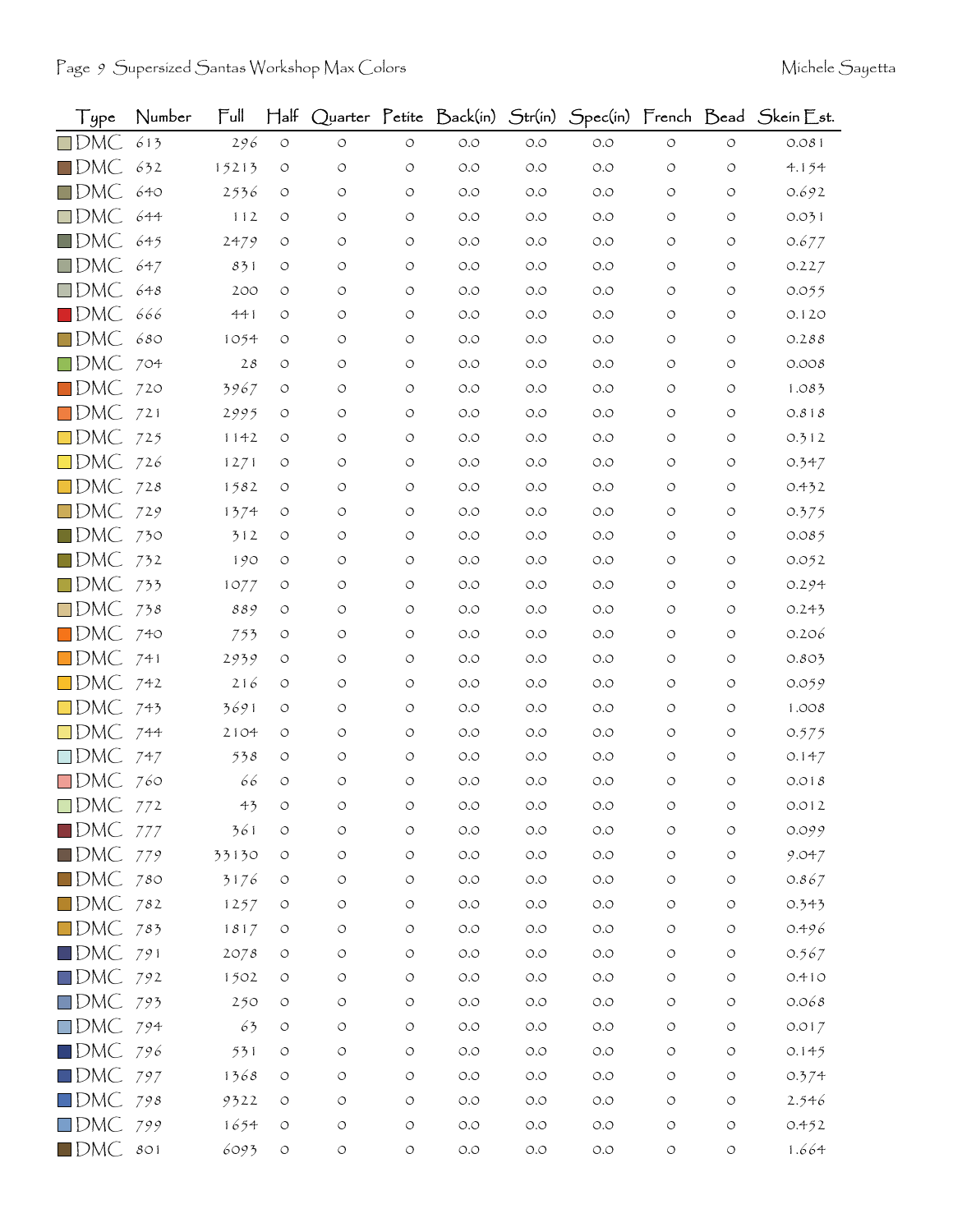| Type               | Number | Full         | $\mathsf{H\mathsf{a}\mathsf{lf}}$ |            |                    | Quarter Petite Back(in) | Str(in)              |       |                    |                    | Spec(in) French Bead Skein Est. |
|--------------------|--------|--------------|-----------------------------------|------------|--------------------|-------------------------|----------------------|-------|--------------------|--------------------|---------------------------------|
| $\blacksquare$ DMC | 803    | 595          | $\bigcirc$                        | $\circ$    | $\bigcirc$         | $O.O$                   | O.O                  | $O.O$ | $\circlearrowleft$ | $\circ$            | 0.162                           |
| $\square$ DMC      | 807    | 12           | $\circ$                           | $\circ$    | $\circlearrowleft$ | $O.O$                   | O.O                  | $O.O$ | O                  | $\circ$            | 0.003                           |
| $\Box$ DMC         | 809    | 1432         | O                                 | $\circ$    | $\circ$            | O.O                     | O.O                  | O.O   | O                  | O                  | 0.391                           |
| $\blacksquare$ DMC | 814    | 9487         | $\circ$                           | O          | $\circ$            | $O.O$                   | O.O                  | O.O   | $\circ$            | O                  | 2.591                           |
| $\blacksquare$ DMC | 815    | 5579         | O                                 | O          | $\circ$            | $O.O$                   | O.O                  | O.O   | $\circ$            | O                  | 1.523                           |
| $\blacksquare$ DMC | 816    | 334          | O                                 | O          | $\circ$            | O.O                     | O.O                  | O.O   | $\circ$            | $\circ$            | 0.091                           |
| $\blacksquare$ DMC | 817    | 2374         | $\circ$                           | O          | $\circ$            | $O.O$                   | O.O                  | O.O   | O                  | O                  | 0.648                           |
| $\blacksquare$ DMC | 820    | 753          | $\circ$                           | O          | $\circ$            | O.O                     | O.O                  | $O.O$ | O                  | O                  | 0.206                           |
| $\blacksquare$ DMC | 823    | 12512        | O                                 | $\circ$    | $\circ$            | O.O                     | O.O                  | O.O   | $\circ$            | O                  | 3.417                           |
| $\square$ DMC      | 824    | 674          | O                                 | O          | $\circ$            | $O.O$                   | O.O                  | O.O   | O                  | $\circ$            | 0.184                           |
| $\square$ DMC      | 825    | 1453         | O                                 | O          | $\circ$            | O.O                     | O.O                  | O.O   | $\circ$            | O                  | 0.397                           |
| $\square$ DMC      | 826    | 3009         | O                                 | O          | $\circ$            | $O.O$                   | O.O                  | O.O   | $\circ$            | $\circ$            | 0.822                           |
| $\blacksquare$ DMC | 829    | 640          | $\circ$                           | O          | $\circ$            | $O.O$                   | O.O                  | O.O   | O                  | $\circ$            | 0.175                           |
| $\square$ DMC      | 831    | 1113         | O                                 | O          | $\circ$            | O.O                     | O.O                  | O.O   | O                  | O                  | 0.304                           |
| $\square$ DMC      | 833    | 1624         | O                                 | O          | $\circ$            | O.O                     | O.O                  | O.O   | $\circ$            | $\circ$            | 0.443                           |
| $\blacksquare$ DMC | 838    | 12422        | O                                 | O          | $\circ$            | $O.O$                   | O.O                  | O.O   | O                  | O                  | 3.392                           |
| $\square$ DMC      | 840    | 1502         | O                                 | O          | $\circ$            | $O.O$                   | O.O                  | O.O   | $\circ$            | O                  | 0.410                           |
| $\blacksquare$ DMC | 844    | 4222         | $\circ$                           | O          | $\circ$            | O.O                     | O.O                  | O.O   | $\circ$            | $\circ$            | 1.153                           |
| $\square$ DMC      | 869    | 2160         | O                                 | O          | $\circ$            | O.O                     | O.O                  | O.O   | O                  | O                  | 0.590                           |
| $\blacksquare$ DMC | 900    | 1313         | O                                 | O          | $\circlearrowleft$ | $O.O$                   | O.O                  | O.O   | $\circ$            | O                  | 0.359                           |
| $\square$ DMC      | 902    | 32108        | $\circ$                           | O          | $\circ$            | O.O                     | O.O                  | $O.O$ | O                  | $\circ$            | 8.768                           |
| $\blacksquare$ DMC | 905    | 4            | O                                 | O          | O                  | O.O                     | O.O                  | O.O   | O                  | O                  | 0.001                           |
| $\square$ DMC      | 907    | $\mathcal I$ | O                                 | $\circ$    | $\circ$            | O.O                     | O.O                  | $O.O$ | $\circ$            | O                  | 0.002                           |
| $\blacksquare$ DMC | 915    | 419          | O                                 | O          | $\circ$            | O.O                     | O.O                  | O.O   | O                  | O                  | 0.114                           |
| $\Box$ DMC         | 917    | 98           | O                                 | O          | $\circ$            | O.O                     | O.O                  | O.O   | O                  | O                  | 0.027                           |
| $\blacksquare$ DMC | 918    | 6527         | $\circ$                           | O          | $\circ$            | $O.O$                   | O.O                  | O.O   | O                  | $\circ$            | 1.782                           |
| $\blacksquare$ DMC | 919    | 6429         | $\circ$                           | $\circ$    | $\circ$            | $O.O$                   | $O.O$                | O.O   | $\circ$            | O                  | 1.756                           |
| $\blacksquare$ DMC | 920    | 6545         |                                   | O          | O                  | $O.O$                   | O.O                  | O.O   | O                  | O                  | 1.787                           |
| $\square$ DMC      | 921    | 6204         | $\circlearrowleft$                | O          | $\circ$            | $O.O$                   | $O.O$                | $O.O$ | $\circlearrowleft$ | $\circlearrowleft$ | 1.694                           |
| $\blacksquare$ DMC | 924    | 1407         | $\bigcirc$                        | $\bigcirc$ | $\circ$            | $\circ$ .<br>$\circ$    | $O.O$                | $O.O$ | $\circ$            | $\circlearrowleft$ | 0.384                           |
| $\blacksquare$ DMC | 930    | 4821         | O                                 | $\bigcirc$ | $\circ$            | $\circ$ .<br>$\circ$    | $O.O$                | $O.O$ | $\circ$            | $\circlearrowleft$ | 1.316                           |
| $\square$ DMC      | 931    | 756          | $\circlearrowleft$                | O          | $\circ$            | $\circ$ .<br>$\circ$    | $\circ$ .<br>$\circ$ | $O.O$ | $\circlearrowleft$ | $\circ$            | 0.206                           |
| $\square$ DMC      | 932    | 301          | O                                 | O          | $\circ$            | $O.O$                   | $O.O$                | $O.O$ | $\circ$            | $\circ$            | 0.082                           |
| $\blacksquare$ DMC | 934    | 10204        | $\circ$                           | $\bigcirc$ | $\circ$            | $O.O$                   | $O.O$                | $O.O$ | $\circ$            | $\circlearrowleft$ | 2.786                           |
| $\blacksquare$ DMC | 935    | 1827         | O                                 | O          | $\circ$            | $\circ$ .<br>$\circ$    | $O.O$                | $O.O$ | $\circ$            | $\circ$            | 0.499                           |
| $\blacksquare$ DMC | 936    | 1210         | $\circ$                           | O          | $\circlearrowleft$ | $O.O$                   | $O.O$                | $O.O$ | $\circ$            | $\bigcirc$         | 0.330                           |
| $\blacksquare$ DMC | 938    | 25914        | $\circ$                           | O          | $\circ$            | $\circ$ .<br>$\circ$    | $O.O$                | $O.O$ | $\circ$            | $\circlearrowleft$ | 7.076                           |
| $\square$ DMC      | 945    | 651          | $\circlearrowleft$                | O          | O                  | $O.O$                   | $O.O$                | $O.O$ | $\circ$            | $\circ$            | 0.178                           |
| $\blacksquare$ DMC | 946    | 747          | $\circ$                           | O          | $\circ$            | $O.O$                   | $O.O$                | $O.O$ | $\circ$            | $\circ$            | 0.204                           |
| $\blacksquare$ DMC | 947    | 496          | O                                 | O          | $\circlearrowleft$ | $O.O$                   | $O.O$                | $O.O$ | $\circ$            | $\circ$            | 0.135                           |
| $\square$ DMC      | 970    | 1303         | $\circlearrowleft$                | O          | $\circ$            | $\circ$ .<br>$\circ$    | $O.O$                | $O.O$ | O                  | $\bigcirc$         | 0.356                           |
| $\blacksquare$ DMC | 975    | 10149        | $\circlearrowleft$                | $\bigcirc$ | $\circlearrowleft$ | $O.O$                   | $O.O$                | $O.O$ | $\circlearrowleft$ | $\bigcirc$         | 2.771                           |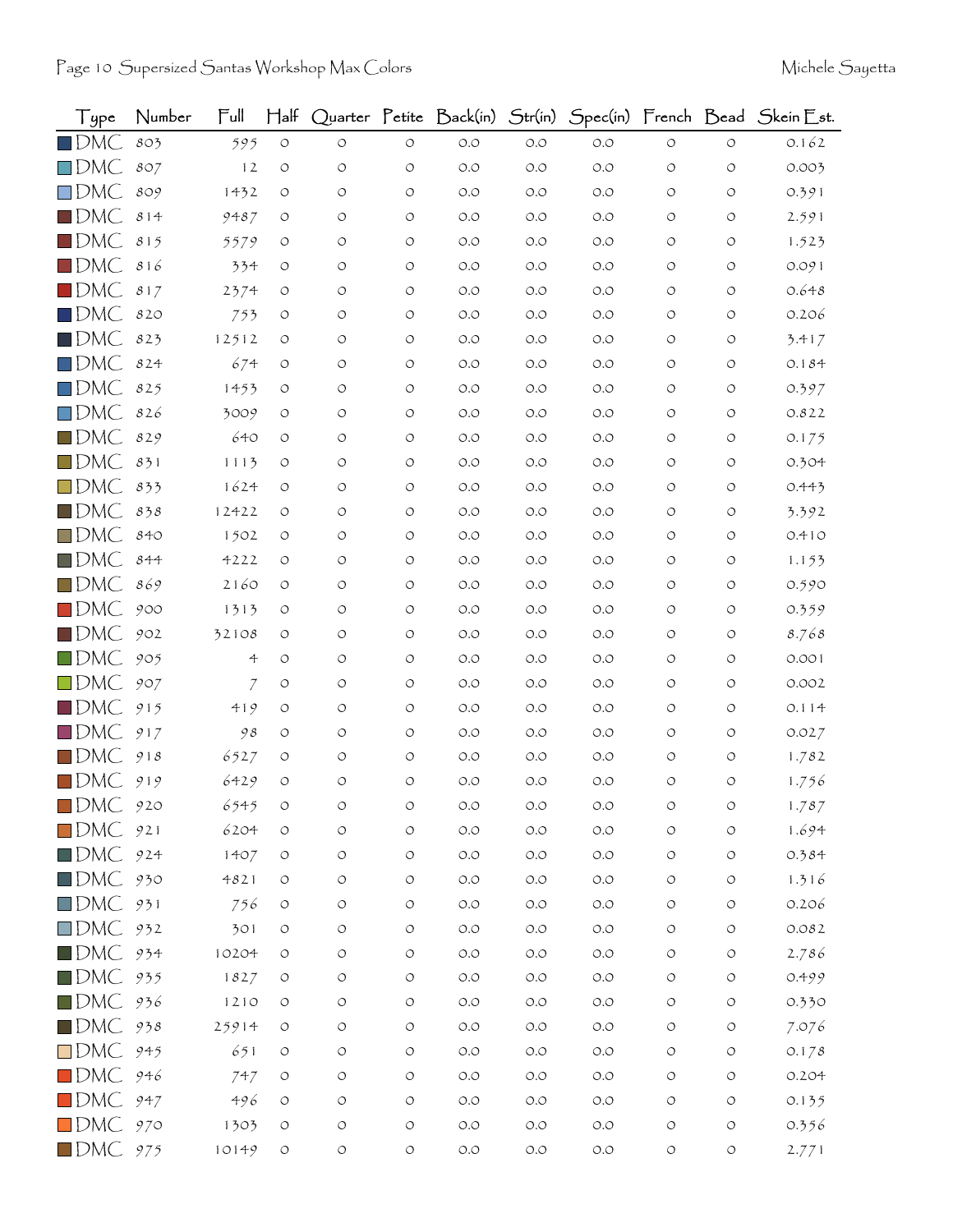| Type               | Number | Full   | $\mathsf{H\mathsf{a}\mathsf{lf}}$ |            |                    | Quarter Petite Back(in) | Str(in) |       |                    |                    | Spec(in) French Bead Skein Est. |
|--------------------|--------|--------|-----------------------------------|------------|--------------------|-------------------------|---------|-------|--------------------|--------------------|---------------------------------|
| $\square$ DMC      | 976    | 3703   | $\circlearrowleft$                | $\circ$    | $\circ$            | $O.O$                   | $O.O$   | $O.O$ | $\circ$            | $\circ$            | 1.011                           |
| $\square$ DMC      | 977    | 3641   | $\circ$                           | O          | $\circ$            | O.O                     | O.O     | $O.O$ | O                  | $\circ$            | 0.994                           |
| $\square$ DMC      | 987    | 233    | O                                 | $\circ$    | O                  | O.O                     | O.O     | $O.O$ | O                  | O                  | 0.064                           |
| $\square$ DMC      | 988    | 169    | O                                 | O          | $\circ$            | $O.O$                   | O.O     | O.O   | O                  | O                  | 0.046                           |
| $\square$ DMC      | 996    | 4203   | O                                 | O          | $\circ$            | O.O                     | O.O     | $O.O$ | O                  | O                  | 1.148                           |
| $\blacksquare$ DMC | 3011   | 2025   | O                                 | O          | $\circ$            | O.O                     | O.O     | O.O   | $\circ$            | O                  | 0.553                           |
| $\square$ DMC      | 3012   | 1843   | O                                 | O          | $\circ$            | $O.O$                   | O.O     | O.O   | O                  | O                  | 0.503                           |
| $\square$ DMC      | 3021   | 3904   | O                                 | O          | $\circ$            | O.O                     | O.O     | $O.O$ | O                  | O                  | 1.066                           |
| $\square$ DMC      | 3024   | 136    | O                                 | $\circ$    | $\circ$            | O.O                     | O.O     | O.O   | $\circ$            | O                  | 0.037                           |
| $\square$ DMC      | 3031   | 6812   | O                                 | O          | O                  | O.O                     | O.O     | $O.O$ | O                  | O                  | 1.860                           |
| $\square$ DMC      | 3041   | 1453   | O                                 | O          | $\circ$            | $O.O$                   | O.O     | $O.O$ | O                  | O                  | 0.397                           |
| $\square$ DMC      | 3042   | 305    | $\circ$                           | $\circ$    | $\circ$            | O.O                     | O.O     | O.O   | $\circ$            | O                  | 0.083                           |
| $\blacksquare$ DMC | 3051   | 2875   | O                                 | O          | O                  | $O.O$                   | O.O     | O.O   | O                  | O                  | 0.785                           |
| $\square$ DMC      | 3064   | 967    | $\circ$                           | O          | $\circ$            | O.O                     | O.O     | $O.O$ | $\circ$            | $\circ$            | 0.264                           |
| $\square$ DMC      | 3072   | 110    | O                                 | O          | O                  | $O.O$                   | O.O     | O.O   | O                  | O                  | 0.030                           |
| $\square$ DMC      | 3078   | 1887   | O                                 | O          | O                  | O.O                     | O.O     | O.O   | O                  | O                  | 0.515                           |
| $\square$ DMC      | 3325   | 92     | $\circ$                           | O          | $\circ$            | $O.O$                   | O.O     | O.O   | $\circ$            | O                  | 0.025                           |
| $\square$ DMC      | 3346   | 690    | $\circ$                           | O          | $\circ$            | O.O                     | O.O     | $O.O$ | O                  | O                  | 0.188                           |
| $\square$ DMC      | 3348   | 459    | O                                 | O          | $\circ$            | $O.O$                   | O.O     | O.O   | O                  | O                  | 0.125                           |
| $\square$ DMC      | 3350   | 377    | $\circ$                           | O          | $\circ$            | $O.O$                   | O.O     | $O.O$ | O                  | $\circ$            | 0.103                           |
| $\square$ DMC      | 3364   | 604    | O                                 | O          | $\circ$            | O.O                     | O.O     | $O.O$ | O                  | O                  | 0.165                           |
| $\blacksquare$ DMC | 3371   | 7036   | O                                 | O          | $\circ$            | $O.O$                   | O.O     | O.O   | O                  | $\circ$            | 1.921                           |
| $\square$ DMC      | 3608   | 63     | O                                 | O          | $\circ$            | $O.O$                   | O.O     | O.O   | $\circ$            | $\circ$            | 0.017                           |
| $\blacksquare$ DMC | 3685   | 832    | O                                 | O          | $\circ$            | O.O                     | O.O     | O.O   | $\circ$            | O                  | 0.227                           |
| $\square$ DMC      | 3721   | 2460   | O                                 | O          | $\circ$            | O.O                     | O.O     | O.O   | O                  | O                  | 0.672                           |
| $\Box$ DMC         | 3740   | 5505   | $\circ$                           | O          | $\circ$            | $O.O$                   | O.O     | O.O   | O                  | $\circ$            | 1.503                           |
| $\square$ DMC      | 3747   | $44 -$ | $\circ$                           | O          | $\circ$            | O.O                     | O.O     | O.O   | O                  | O                  | 0.012                           |
| $\blacksquare$ DMC | 3750   | 759    |                                   |            | O                  | O.O                     | O.O     | O.O   |                    |                    | 0.207                           |
| $\square$ DMC      | 3760   | 830    | $\circ$                           | O          | $\circ$            | $O.O$                   | $O.O$   | $O.O$ | $\circlearrowleft$ | $\circ$            | 0.227                           |
| $\square$ DMC      | 3761   | 608    | $\circ$                           | $\bigcirc$ | $\circ$            | $\circ$ .<br>$\circ$    | $O.O$   | $O.O$ | $\circlearrowleft$ | $\circlearrowleft$ | 0.166                           |
| $\square$ DMC      | 3766   | 491    | $\circ$                           | $\circ$    | $\circ$            | $\circ$ .<br>$\circ$    | $O.O$   | $O.O$ | $\circ$            | $\circ$            | 0.134                           |
| $\blacksquare$ DMC | 3768   | 1927   | $\circ$                           | O          | $\circ$            | $\circ$ .<br>$\circ$    | $O.O$   | $O.O$ | O                  | O                  | 0.526                           |
| $\square$ DMC      | 3771   | 708    | $\circ$                           | $\circ$    | $\circlearrowleft$ | $O.O$                   | $O.O$   | $O.O$ | $\circ$            | $\circ$            | 0.193                           |
| $\square$ DMC      | 3772   | 5466   | $\circ$                           | $\bigcirc$ | $\circ$            | $\circ$ .<br>$\circ$    | $O.O$   | $O.O$ | $\circ$            | $\circlearrowleft$ | 1.493                           |
| $\square$ DMC      | 3776   | 5839   | $\circ$                           | O          | $\circ$            | $O.O$                   | $O.O$   | $O.O$ | $\circ$            | O                  | 1.594                           |
| $\blacksquare$ DMC | 3777   | 720    | $\circ$                           | O          | $\circlearrowleft$ | $O.O$                   | $O.O$   | $O.O$ | $\circ$            | O                  | 0.197                           |
| $\square$ DMC      | 3779   | 160    | $\circ$                           | O          | $\circlearrowleft$ | $\circ$ .<br>$\circ$    | $O.O$   | $O.O$ | O                  | $\circlearrowleft$ | 0.044                           |
| $\blacksquare$ DMC | 3781   | 2540   | O                                 | O          | O                  | $\circ$ .<br>$\circ$    | $O.O$   | $O.O$ | $\circ$            | О                  | 0.694                           |
| $\blacksquare$ DMC | 3787   | 3992   | $\circ$                           | O          | $\circ$            | $O.O$                   | $O.O$   | $O.O$ | $\circ$            | $\circlearrowleft$ | 1.090                           |
| $\blacksquare$ DMC | 3790   | 1907   | O                                 | O          | $\circlearrowleft$ | $\circ$ .<br>$\circ$    | $O.O$   | $O.O$ | $\circ$            | O                  | 0.521                           |
| $\blacksquare$ DMC | 3799   | 16224  | $\circ$                           | $\bigcirc$ | $\circ$            | $O.O$                   | $O.O$   | $O.O$ | $\circ$            | $\circlearrowleft$ | 4.430                           |
| $\blacksquare$ DMC | 3802   | 3037   | $\circlearrowleft$                | $\bigcirc$ | $\circlearrowleft$ | $O.O$                   | $O.O$   | $O.O$ | $\circlearrowleft$ | $\circ$            | 0.829                           |